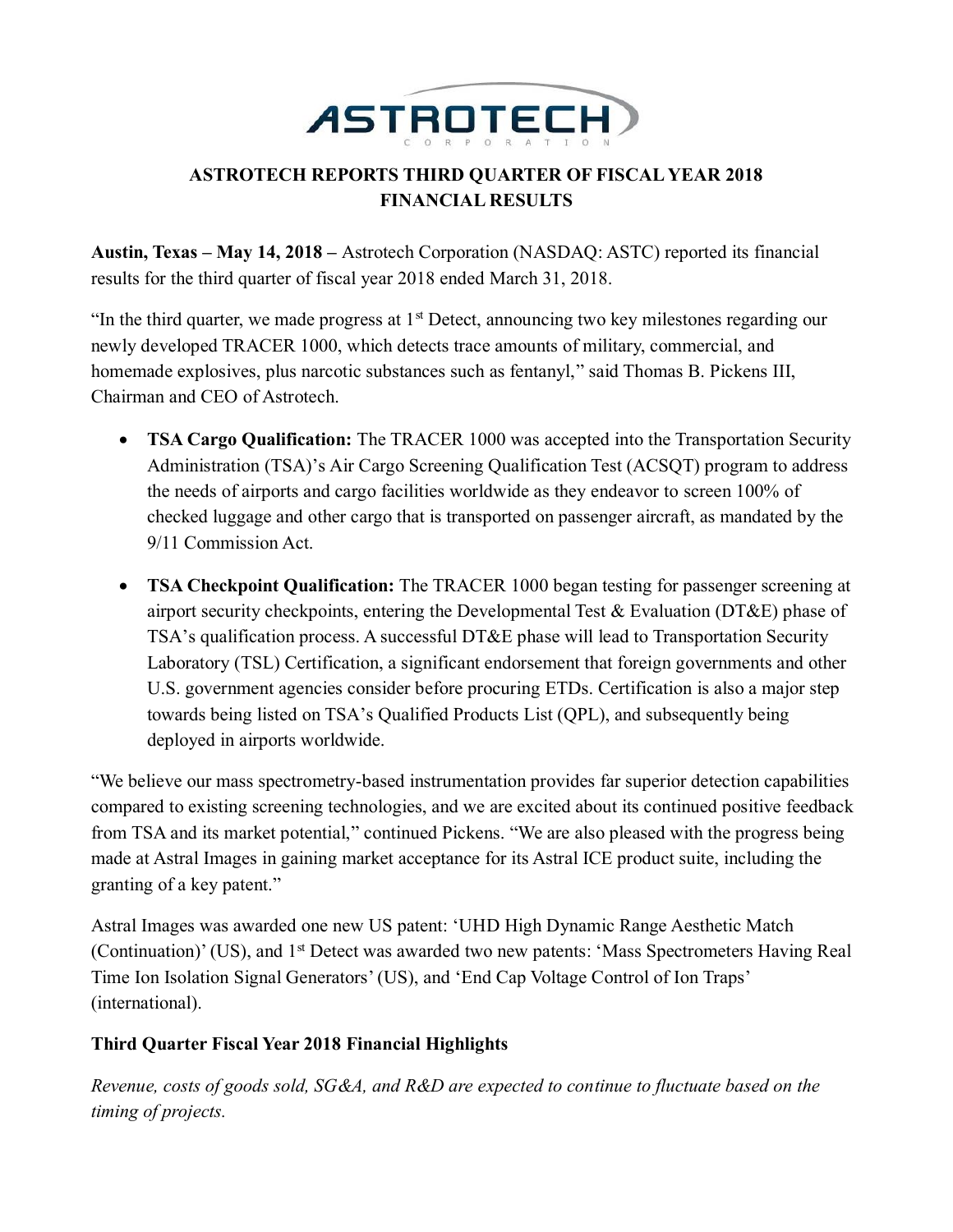- Total operating expenses have been cut by \$336 thousand, or 10.5%, from the prior year third quarter. For the nine months ended March 31, 2018, total operating expenses have decreased \$806 thousand, or 8.1%, compared to the nine months ended March 31, 2017, as we focus on securing certification for the TRACER 1000 and marketing Astral ICE™.
- During the current fiscal year, the Company has spent a total of \$9.1 million on all projects and SG&A, compared to \$11.1 million during the same period in the prior fiscal year. This represents a decrease of 18.0% in total spending. The Company has realigned its resources to focus on the TRACER 1000, as opposed to the government subcontracts and R&D hybrid of the previous year. This has allowed the Company to streamline its operations, which has resulted in the aforementioned savings.
- At March 31, 2018, cash and investments were \$6.3 million, and there was no debt.

## **About Astrotech**

Astrotech (NASDAQ: ASTC) is an innovative science and technology company that invents, acquires, and commercializes technological innovations sourced from research institutions, laboratories, universities, and internally, and then funds, manages, and builds proprietary, scalable start-up companies for profitable divestiture to market leaders to maximize shareholder value. **1 st [Detect](http://www.1stdetect.com/?utm_campaign=2018-pr&utm_source=astc&utm_medium=businesswire&utm_content=20180514-q3fy18-1d-boiler)** develops, manufactures, and sells chemical analyzers for use in the security, defense, healthcare, food and beverage, and environmental markets. Sourced from decades of image research from IBM and Kodak laboratories, **[Astral Images](http://www.astral-images.com/?utm_campaign=2018-pr&utm_source=astc&utm_medium=businesswire&utm_content=20180514-q3fy18-astral-boiler)** sells film-to-digital image enhancement, defect removal and color correction software, as well as post-processing services providing economically feasible conversion of television and feature 35mm and 16mm films to the new 4K ultra-high definition (UHD), highdynamic range (HDR) format necessary for the new generation of digital distribution. Sourced from NASA's extensive microgravity research, **[Astrogenetix](http://www.astrogenetix.com/?utm_campaign=2018-pr&utm_source=astc&utm_medium=businesswire&utm_content=20180514-q3fy18-astrogenetix-boiler)** is applying a fast-track, on-orbit discovery platform using the International Space Station to develop vaccines and other therapeutics. Demonstrating its entrepreneurial strategy, Astrotech management sold its state-of-the-art satellite servicing operations to Lockheed Martin in August 2014. Astrotech has operations throughout Texas and is headquartered in Austin. For information, please visit [www.astrotechcorp.com.](http://www.astrotechcorp.com/?utm_campaign=2018-pr&utm_source=astc&utm_medium=businesswire&utm_content=20180514-q3fy18-astc-boiler)

*This press release contains forward-looking statements that are made pursuant to the Safe Harbor provisions of the Private Securities Litigation Reform Act of 1995. Such forward-looking statements are subject to risks, trends, and uncertainties that could cause actual results to be materially different from the forward-looking statement. These factors include, but are not limited to, whether we can successfully develop our proprietary technologies and whether the market will accept our products and services, as well as other risk factors and business considerations described in the Company's Securities and Exchange Commission filings including the annual report on Form 10-K. Any forward-looking statements in this document should be evaluated in light of these important risk factors. The Company assumes no obligation to update these forward-looking statements.*

**Company Contact:** Eric Stober, Chief Financial Officer, Astrotech Corporation, (512) 485-9530 **IR Contact:** Nicole Conser, Marketing Director, Astrotech Corporation, (512) 485-9530

*Tables follow*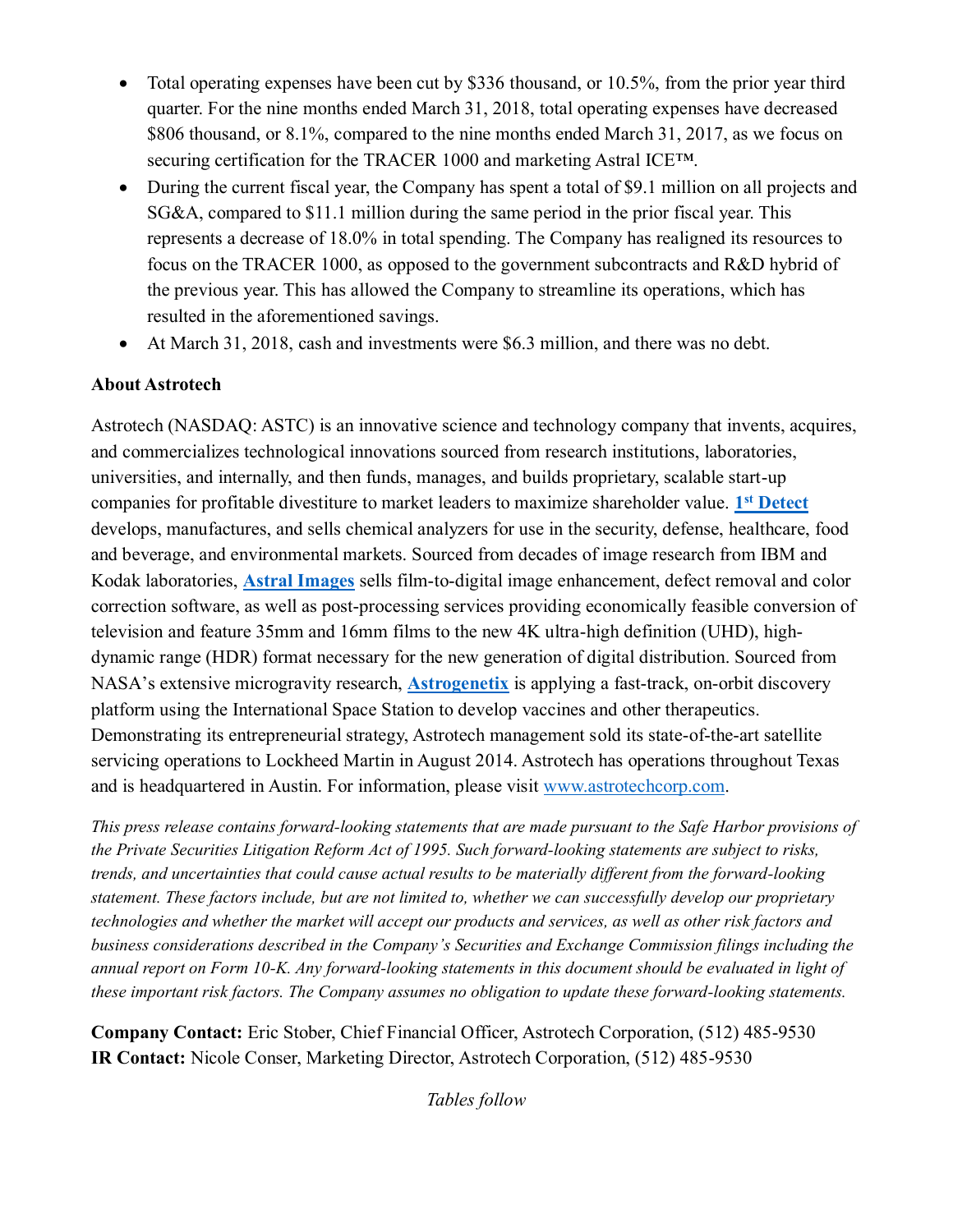### **ASTROTECH CORPORATION AND SUBSIDIARIES**

#### **Condensed Consolidated Statements of Operations and Comprehensive Loss**

(In thousands, except per share data)

(Unaudited)

|                                                        | <b>Three Months Ended</b><br>March 31, |              |    |          |               | <b>Nine Months Ended</b><br>March 31, |               |          |  |
|--------------------------------------------------------|----------------------------------------|--------------|----|----------|---------------|---------------------------------------|---------------|----------|--|
|                                                        |                                        | 2018         |    | 2017     |               | 2018                                  |               | 2017     |  |
| Revenue                                                | \$                                     |              | \$ | 411      | \$            | 41                                    | $\mathcal{S}$ | 1,937    |  |
| Cost of revenue                                        |                                        |              |    | 161      |               | 24                                    |               | 1,211    |  |
| <b>Gross profit</b>                                    |                                        |              |    | 250      |               | 17                                    |               | 726      |  |
| Operating expenses:                                    |                                        |              |    |          |               |                                       |               |          |  |
| Selling, general and administrative                    |                                        | 1,363        |    | 1,633    |               | 4,397                                 |               | 5,817    |  |
| Research and development                               |                                        | 1,495        |    | 1,561    |               | 4,721                                 |               | 4,107    |  |
| Total operating expenses                               |                                        | 2,858        |    | 3,194    |               | 9,118                                 |               | 9,924    |  |
| <b>Loss from operations</b>                            |                                        | (2,858)      |    | (2,944)  |               | (9,101)                               |               | (9,198)  |  |
| Interest and other income, net                         |                                        | 3            |    | 99       |               | 103                                   |               | 232      |  |
| Loss before income taxes                               |                                        | (2,855)      |    | (2, 845) |               | (8,998)                               |               | (8,966)  |  |
| Income tax benefit                                     |                                        |              |    | (2)      |               |                                       |               | (2)      |  |
| <b>Net loss</b>                                        |                                        | (2,855)      |    | (2, 847) |               | (8,998)                               |               | (8,968)  |  |
| Less: Net loss attributable to noncontrolling interest |                                        |              |    | (47)     |               |                                       |               | (150)    |  |
| Net loss attributable to Astrotech Corporation         | \$                                     | (2,855)      | \$ | (2,800)  | \$            | (8,998)                               | \$            | (8, 818) |  |
| Weighted average common shares outstanding:            |                                        |              |    |          |               |                                       |               |          |  |
| Basic and diluted                                      |                                        | 4,060        |    | 4,033    |               | 4,059                                 |               | 4,095    |  |
| Basic and diluted net loss per common share:           |                                        |              |    |          |               |                                       |               |          |  |
| Net loss attributable to Astrotech Corporation         | \$                                     | $(0.70)$ \$  |    | (0.69)   | $\mathcal{S}$ | $(2.22)$ \$                           |               | (2.15)   |  |
| Other comprehensive loss, net of tax:                  |                                        |              |    |          |               |                                       |               |          |  |
| Net loss attributable to Astrotech Corporation         | \$                                     | $(2,855)$ \$ |    | (2,800)  | \$            | $(8,998)$ \$                          |               | (8, 818) |  |
| Available-for-sale securities:                         |                                        |              |    |          |               |                                       |               |          |  |
| Net unrealized (loss) gain                             |                                        | (32)         |    | 18       |               | (67)                                  |               | (21)     |  |
| Reclassification adjustment for realized loss          |                                        | 42           |    |          |               | 76                                    |               | 60       |  |
| <b>Total comprehensive loss</b>                        | \$                                     | (2, 845)     | \$ | (2,782)  | \$            | (8,989)                               | \$            | (8,779)  |  |